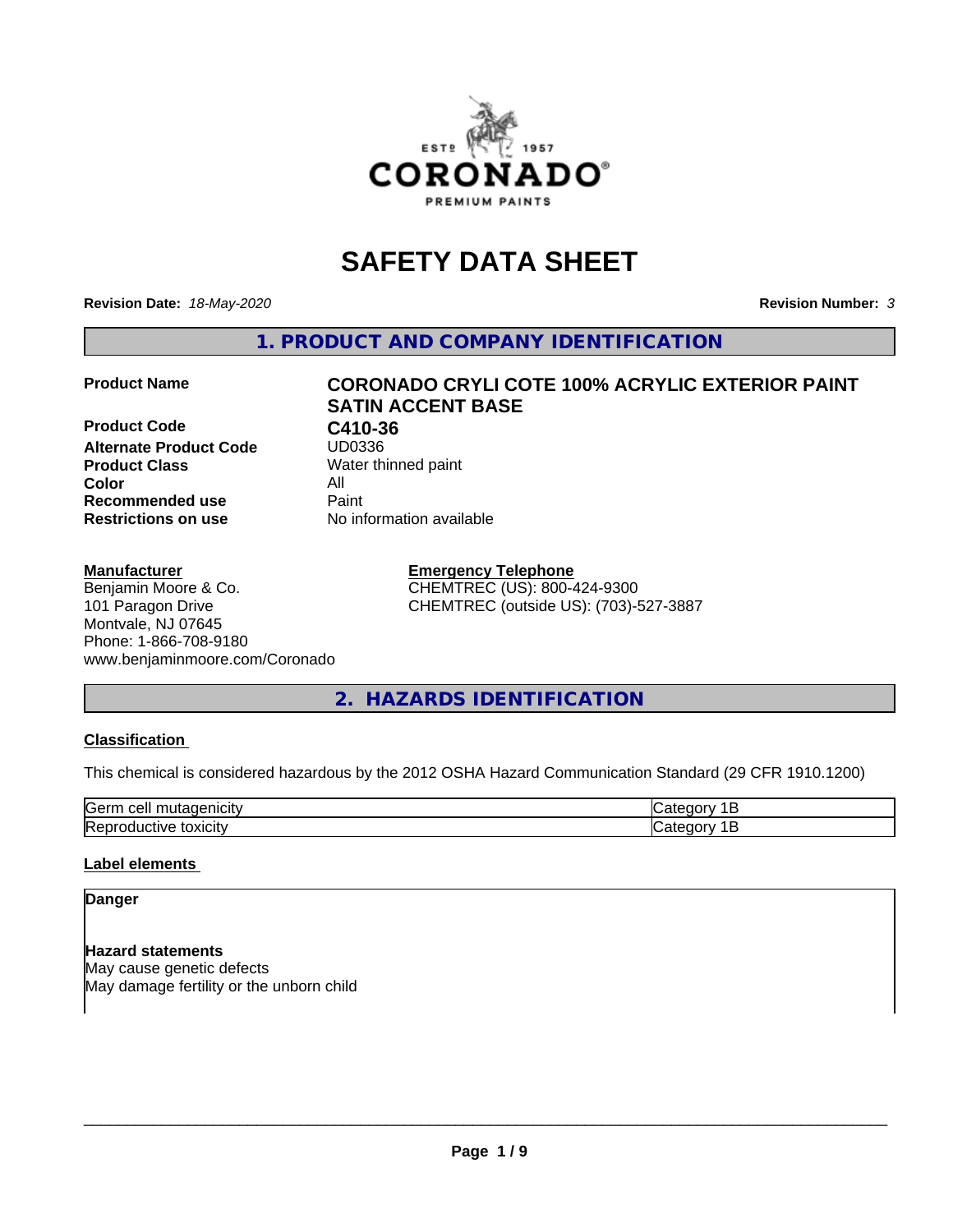

**Appearance** liquid

**Odor** little or no odor

# **Precautionary Statements - Prevention**

Obtain special instructions before use Do not handle until all safety precautions have been read and understood Use personal protective equipment as required

# **Precautionary Statements - Response**

IF exposed or concerned: Get medical advice/attention

# **Precautionary Statements - Storage**

Store locked up

### **Precautionary Statements - Disposal**

Dispose of contents/container to an approved waste disposal plant

### **Hazards not otherwise classified (HNOC)**

Not applicable

#### **Other information**

No information available

# **3. COMPOSITION INFORMATION ON COMPONENTS**

| <b>Chemical name</b>                         | CAS No.    | Weight-%    |
|----------------------------------------------|------------|-------------|
| Nepheline syenite                            | 37244-96-5 | $10 - 15$   |
| Kaolin                                       | 1332-58-7  | - 5         |
| Propylene glycol                             | 57-55-6    | - 5         |
| Sodium C14-C16 olefin sulfonate              | 68439-57-6 | $0.1 - 0.5$ |
| Carbamic acid, 1H-benzimidazol-2-yl-, methyl | 10605-21-7 | $0.1 - 0.5$ |
| ester                                        |            |             |

# **4. FIRST AID MEASURES**

| <b>General Advice</b> | If symptoms persist, call a physician. Show this safety data sheet to the doctor in<br>attendance.       |
|-----------------------|----------------------------------------------------------------------------------------------------------|
| <b>Eye Contact</b>    | Rinse thoroughly with plenty of water for at least 15 minutes and consult a<br>physician.                |
| <b>Skin Contact</b>   | Wash off immediately with soap and plenty of water while removing all<br>contaminated clothes and shoes. |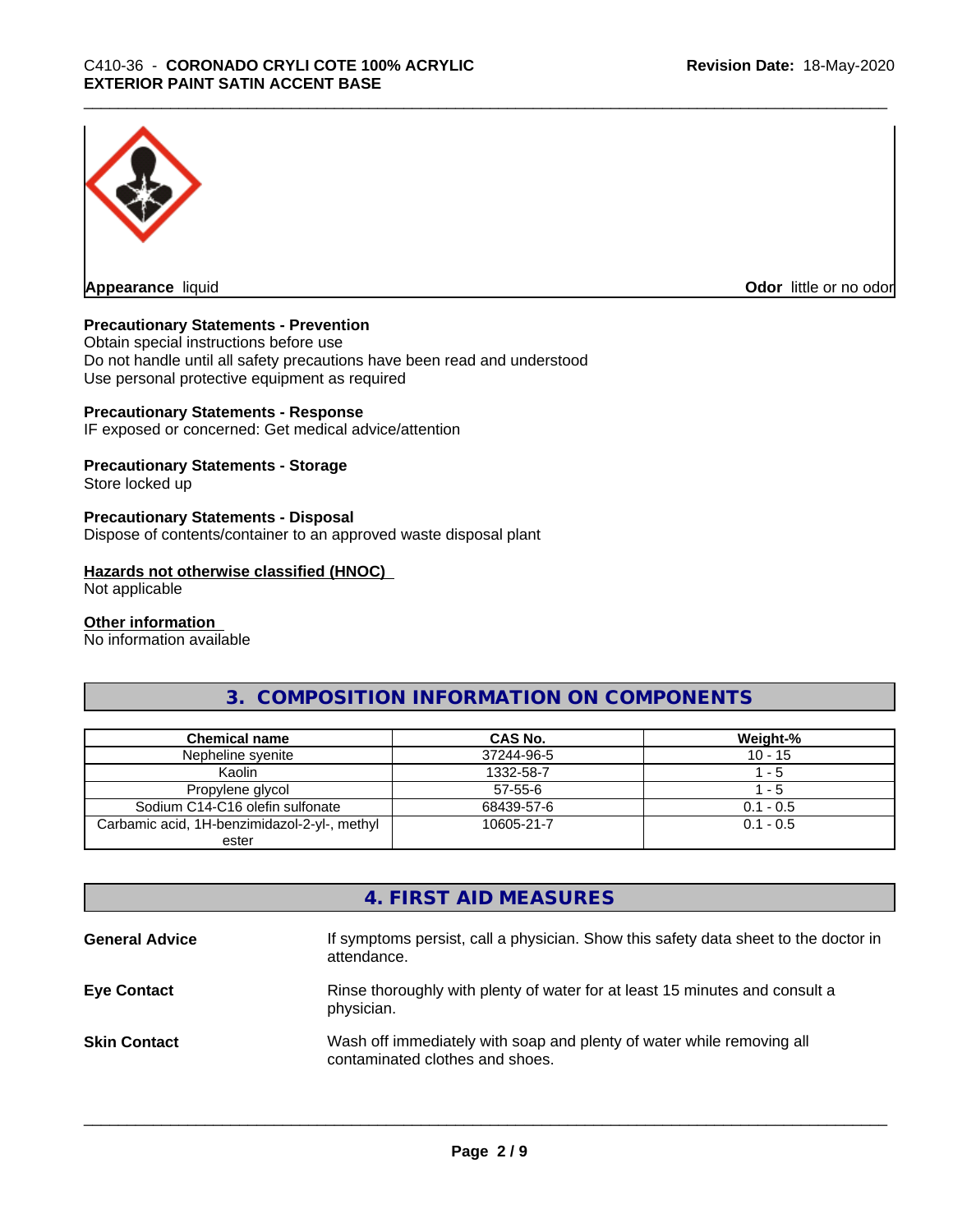| <b>Inhalation</b>                                | Move to fresh air. If symptoms persist, call a physician.                                         |
|--------------------------------------------------|---------------------------------------------------------------------------------------------------|
| Ingestion                                        | Clean mouth with water and afterwards drink plenty of water. Consult a physician<br>if necessary. |
| <b>Most Important</b><br><b>Symptoms/Effects</b> | None known.                                                                                       |
| <b>Notes To Physician</b>                        | Treat symptomatically.                                                                            |

**5. FIRE-FIGHTING MEASURES**

| <b>Suitable Extinguishing Media</b>                                              | Use extinguishing measures that are appropriate to local<br>circumstances and the surrounding environment.                                   |  |  |
|----------------------------------------------------------------------------------|----------------------------------------------------------------------------------------------------------------------------------------------|--|--|
| Protective equipment and precautions for firefighters                            | As in any fire, wear self-contained breathing apparatus<br>pressure-demand, MSHA/NIOSH (approved or equivalent)<br>and full protective gear. |  |  |
| <b>Specific Hazards Arising From The Chemical</b>                                | Closed containers may rupture if exposed to fire or<br>extreme heat.                                                                         |  |  |
| Sensitivity to mechanical impact                                                 | No                                                                                                                                           |  |  |
| Sensitivity to static discharge                                                  | No.                                                                                                                                          |  |  |
| <b>Flash Point Data</b><br>Flash point (°F)<br>Flash Point (°C)<br><b>Method</b> | Not applicable<br>Not applicable<br>Not applicable                                                                                           |  |  |
| <b>Flammability Limits In Air</b>                                                |                                                                                                                                              |  |  |
| Lower flammability limit:<br><b>Upper flammability limit:</b>                    | Not applicable<br>Not applicable                                                                                                             |  |  |
| <b>NFPA</b><br>Health: 2<br><b>Flammability: 0</b>                               | Instability: 0<br><b>Special: Not Applicable</b>                                                                                             |  |  |
| .                                                                                |                                                                                                                                              |  |  |

# **NFPA Legend**

- 0 Not Hazardous
- 1 Slightly
- 2 Moderate
- 3 High
- 4 Severe

*The ratings assigned are only suggested ratings, the contractor/employer has ultimate responsibilities for NFPA ratings where this system is used.*

*Additional information regarding the NFPA rating system is available from the National Fire Protection Agency (NFPA) at www.nfpa.org.*

# **6. ACCIDENTAL RELEASE MEASURES**

**Personal Precautions** Avoid contact with skin, eyes and clothing. Ensure adequate ventilation.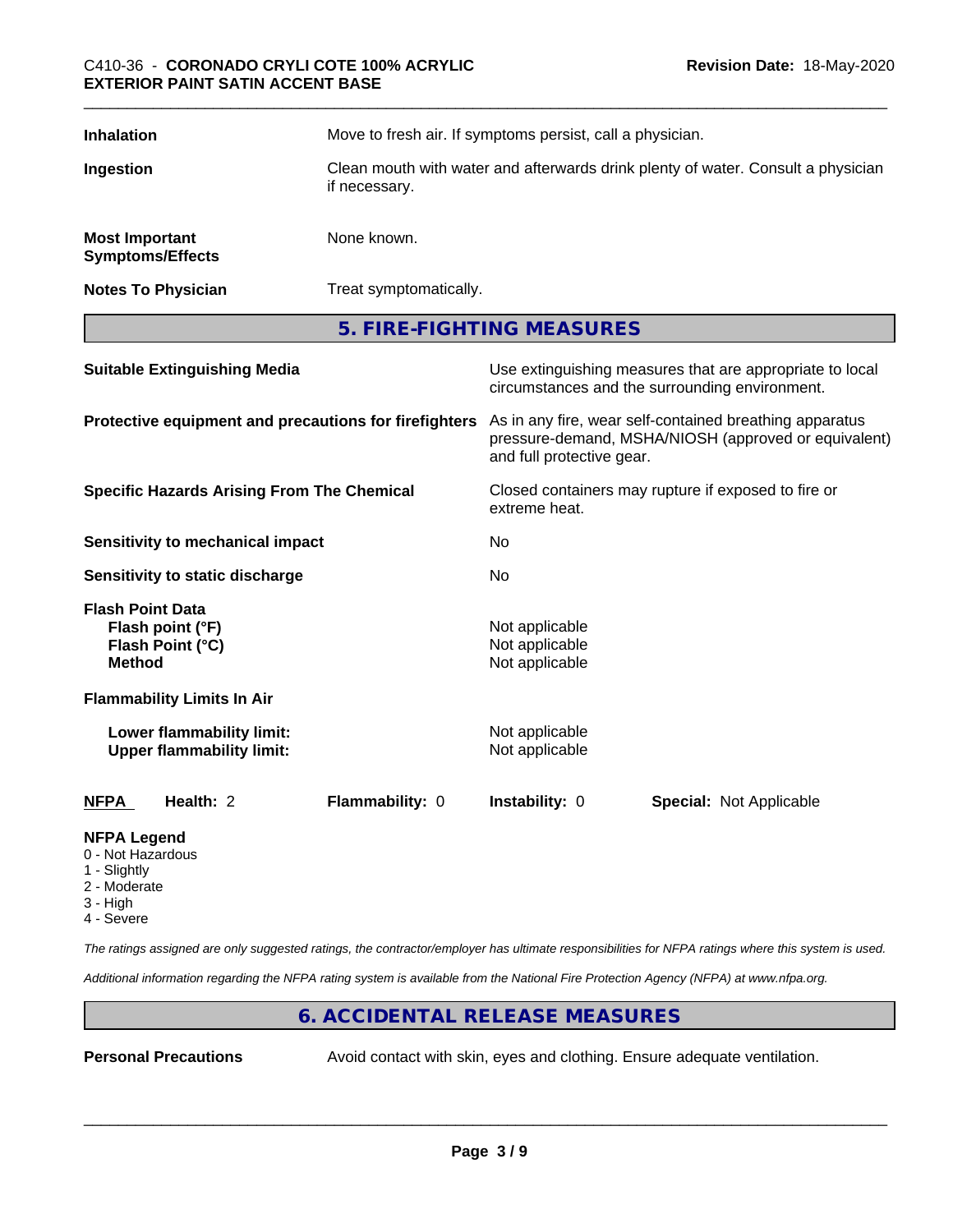| <b>Other Information</b>                                                                  | Prevent further leakage or spillage if safe to do so.                                                                                                                            |  |  |
|-------------------------------------------------------------------------------------------|----------------------------------------------------------------------------------------------------------------------------------------------------------------------------------|--|--|
| See Section 12 for additional Ecological Information.<br><b>Environmental precautions</b> |                                                                                                                                                                                  |  |  |
| <b>Methods for Cleaning Up</b>                                                            | Soak up with inert absorbent material. Sweep up and shovel into suitable<br>containers for disposal.                                                                             |  |  |
|                                                                                           | 7. HANDLING AND STORAGE                                                                                                                                                          |  |  |
| <b>Handling</b>                                                                           | Avoid contact with skin, eyes and clothing. Avoid breathing vapors, spray mists or<br>sanding dust. In case of insufficient ventilation, wear suitable respiratory<br>equipment. |  |  |
| Keep container tightly closed. Keep out of the reach of children.<br><b>Storage</b>       |                                                                                                                                                                                  |  |  |
| No information available<br><b>Incompatible Materials</b>                                 |                                                                                                                                                                                  |  |  |
|                                                                                           | 8. EXPOSURE CONTROLS/PERSONAL PROTECTION                                                                                                                                         |  |  |

# **Exposure Limits**

| <b>Chemical name</b> | <b>ACGIH TLV</b>                           | <b>OSHA PEL</b>           |
|----------------------|--------------------------------------------|---------------------------|
| Kaolin               | TWA: $2 \text{ mg/m}^3$ particulate matter | 15 mg/m $3$ - TWA         |
|                      | containing no asbestos and <1%             | 5 mg/m <sup>3</sup> - TWA |
|                      | crystalline silica, respirable particulate |                           |
|                      | matter                                     |                           |

# **Legend**

ACGIH - American Conference of Governmental Industrial Hygienists Exposure Limits OSHA - Occupational Safety & Health Administration Exposure Limits N/E - Not Established

**Engineering Measures** Ensure adequate ventilation, especially in confined areas.

#### **Personal Protective Equipment**

| <b>Eye/Face Protection</b>    | Safety glasses with side-shields.                                                                                                                                                                                                                                                                                                                                   |
|-------------------------------|---------------------------------------------------------------------------------------------------------------------------------------------------------------------------------------------------------------------------------------------------------------------------------------------------------------------------------------------------------------------|
| <b>Skin Protection</b>        | Protective gloves and impervious clothing.                                                                                                                                                                                                                                                                                                                          |
| <b>Respiratory Protection</b> | Use only with adequate ventilation. In operations where exposure limits are<br>exceeded, use a NIOSH approved respirator that has been selected by a<br>technically qualified person for the specific work conditions. When spraying the<br>product or applying in confined areas, wear a NIOSH approved respirator<br>specified for paint spray or organic vapors. |
| <b>Hygiene Measures</b>       | Avoid contact with skin, eyes and clothing. Remove and wash contaminated                                                                                                                                                                                                                                                                                            |

# clothing before re-use. Wash thoroughly after handling.

# **9. PHYSICAL AND CHEMICAL PROPERTIES**

**Appearance** liquid **and a limitation of the contract of the contract of the contract of the contract of the contra<br>
<b>Contract of the contract of the contract of the contract of the contract of the contract of the contract Density (lbs/gal)** 9.6 - 10.0<br> **Specific Gravity** 1.15 - 1.20 **Specific Gravity** 

little or no odor **Odor Threshold No information available No information available**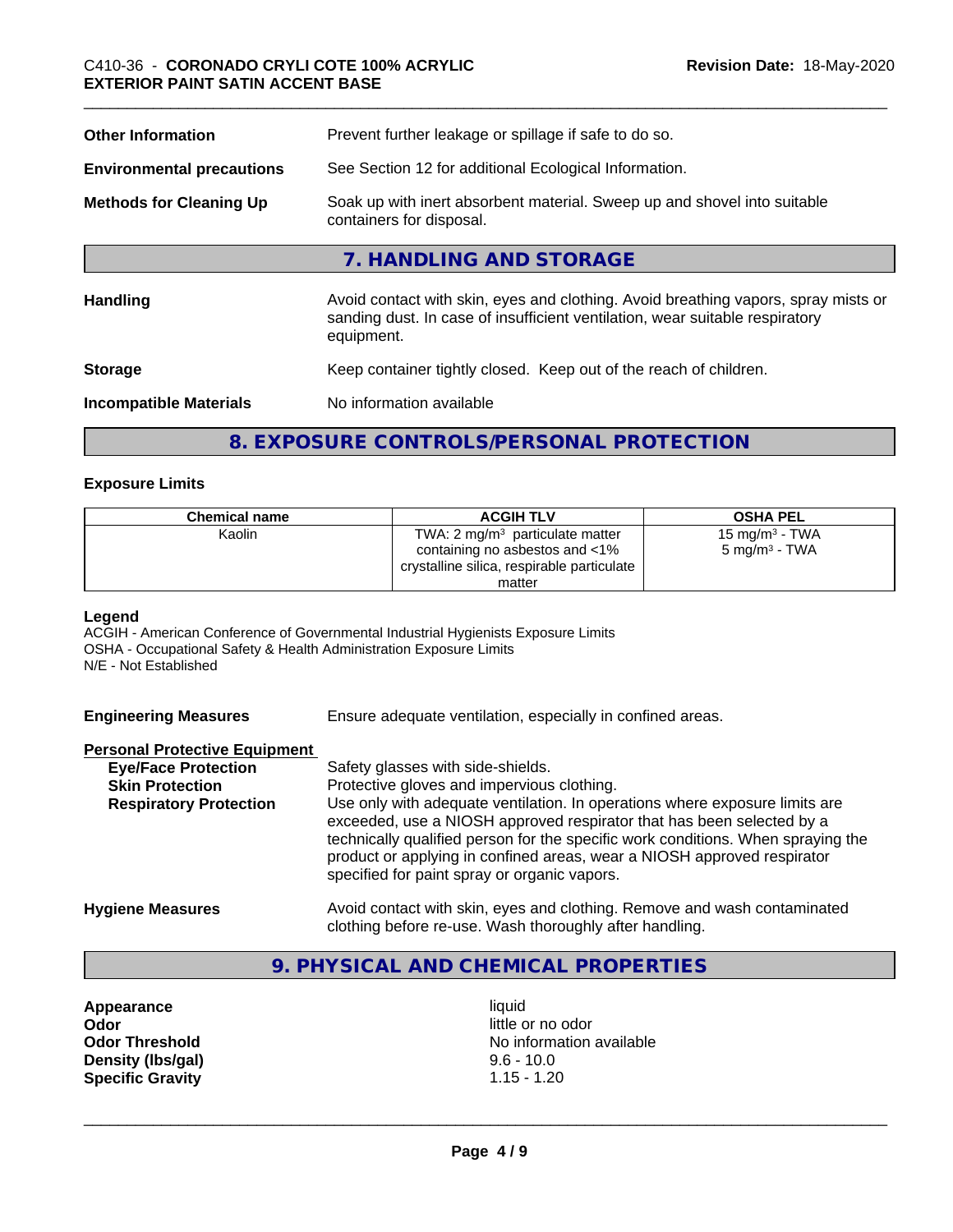**Viscosity (cps)** <br> **Viscosity (cps)** No information available<br>
No information available<br>
No information available **Water solubility**<br> **Evaporation Rate**<br> **Evaporation Rate**<br> **Evaporation Rate Vapor pressure** No information available **Vapor density No information available No information available Wt. % Solids** 45 - 55 **Vol. % Solids Wt. % Volatiles** 45 - 55 **Vol. % Volatiles** 50 - 60 **VOC Regulatory Limit (g/L)** < 50 **Boiling Point (°F)** 212 **Boiling Point (°C) Freezing point (°F)** 32 **Freezing Point (°C)** 0 **Flash point (°F)** Not applicable **Flash Point (°C)** Not applicable **Method**<br> **Flammability (solid, gas)**<br> **Example 2018** Not applicable **Flammability** (solid, gas) **Upper flammability limit:** Not applicable **Lower flammability limit:** Not applicable **Autoignition Temperature (°F)** No information available **Autoignition Temperature (°C)** No information available **Decomposition Temperature (°F)** No information available **Decomposition Temperature (°C)** No information available<br> **Partition coefficient Partition available** 

**pH**<br>
Viscosity (cps) The Contract Contract Contract Contract Contract Contract Contract Contract Contract Contract Co<br>
No information available **Solubility(ies)** No information available **Evaporation Rate** No information available **No information available** 

# **10. STABILITY AND REACTIVITY**

| <b>Reactivity</b>                         | Not Applicable                           |
|-------------------------------------------|------------------------------------------|
| <b>Chemical Stability</b>                 | Stable under normal conditions.          |
| <b>Conditions to avoid</b>                | Prevent from freezing.                   |
| <b>Incompatible Materials</b>             | No materials to be especially mentioned. |
| <b>Hazardous Decomposition Products</b>   | None under normal use.                   |
| <b>Possibility of hazardous reactions</b> | None under normal conditions of use.     |

# **11. TOXICOLOGICAL INFORMATION**

# **Product Information**

**Information on likely routes of exposure**

**Principal Routes of Exposure** Eye contact, skin contact and inhalation.

**Acute Toxicity**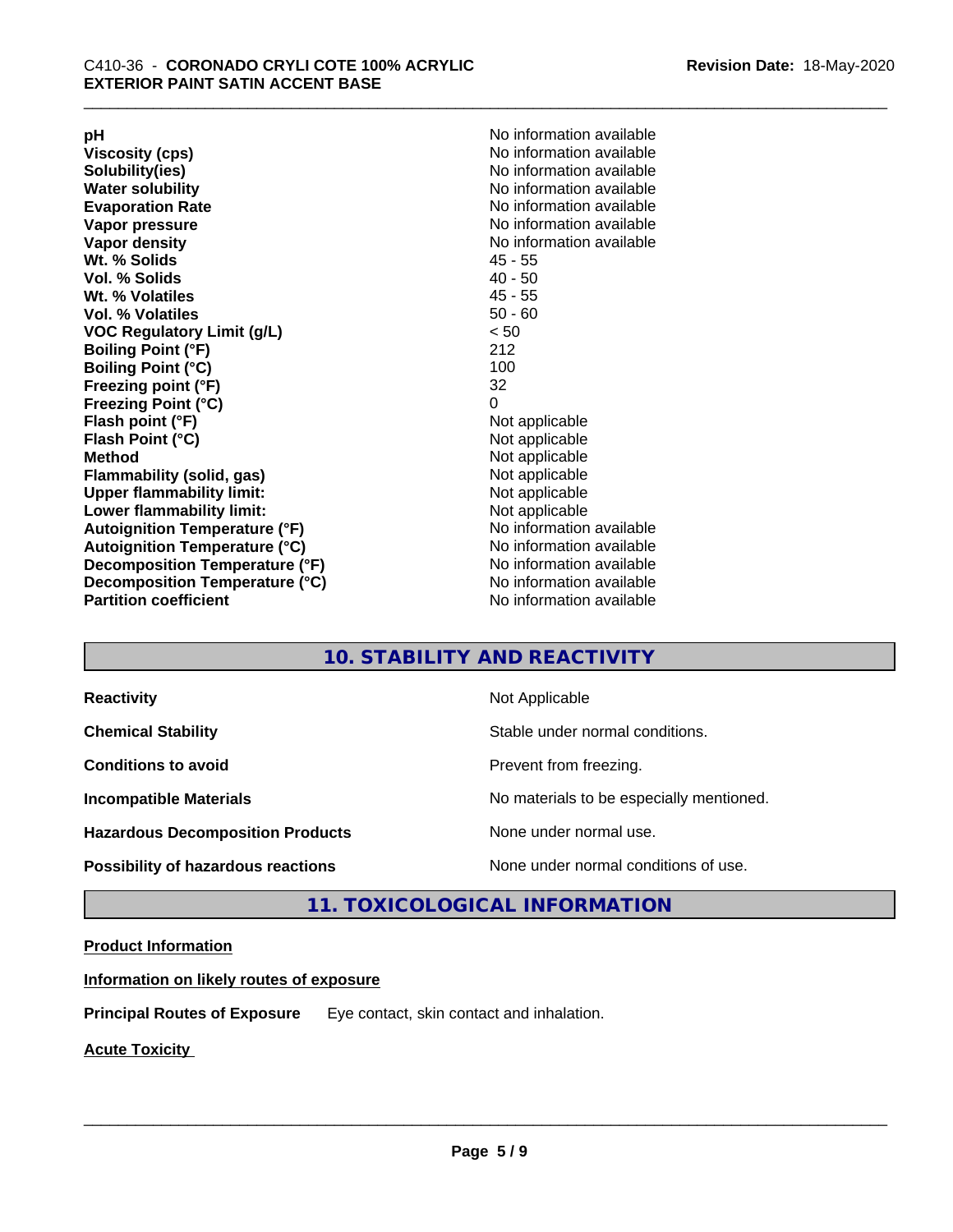**Product Information** No information available

# **Symptoms related to the physical,chemical and toxicological characteristics**

**Symptoms** No information available

### **Delayed and immediate effects as well as chronic effects from short and long-term exposure**

| Eye contact                     | May cause slight irritation.                                                      |
|---------------------------------|-----------------------------------------------------------------------------------|
| <b>Skin contact</b>             | Substance may cause slight skin irritation. Prolonged or repeated contact may dry |
|                                 | skin and cause irritation.                                                        |
| <b>Inhalation</b>               | May cause irritation of respiratory tract.                                        |
| Ingestion                       | Ingestion may cause gastrointestinal irritation, nausea, vomiting and diarrhea.   |
| <b>Sensitization</b>            | No information available                                                          |
| <b>Neurological Effects</b>     | No information available.                                                         |
| <b>Mutagenic Effects</b>        | Suspected of causing genetic defects.                                             |
| <b>Reproductive Effects</b>     | May damage fertility or the unborn child.                                         |
| <b>Developmental Effects</b>    | No information available.                                                         |
| Target organ effects            | No information available.                                                         |
| <b>STOT - single exposure</b>   | No information available.                                                         |
| <b>STOT - repeated exposure</b> | No information available.                                                         |
| Other adverse effects           | No information available.                                                         |
| <b>Aspiration Hazard</b>        | No information available                                                          |

# **Numerical measures of toxicity**

**The following values are calculated based on chapter 3.1 of the GHS document**

| ATEmix (oral)          | 1829634 mg/kg |  |
|------------------------|---------------|--|
| <b>ATEmix (dermal)</b> | 1901238 mg/kg |  |

# **Component Information**

| Chemical name                                         | Oral LD50                                    | Dermal LD50                                                        | Inhalation LC50 |
|-------------------------------------------------------|----------------------------------------------|--------------------------------------------------------------------|-----------------|
| Kaolin                                                | $>$ 5000 mg/kg (Rat)                         | $>$ 5000 mg/kg (Rat)                                               |                 |
| 1332-58-7                                             |                                              |                                                                    |                 |
| Propylene glycol<br>57-55-6                           | $= 20$ g/kg (Rat)                            | $= 20800$ mg/kg (Rabbit)                                           |                 |
| Sodium C14-C16 olefin sulfonate<br>68439-57-6         | $= 2220$ mg/kg (Rat)                         | $> 740$ mg/kg (Rabbit)                                             |                 |
| Carbamic acid,<br>1H-benzimidazol-2-yl-, methyl ester | $>$ 5050 mg/kg (Rat)<br>$= 6400$ mg/kg (Rat) | $> 10000$ mg/kg (Rabbit) = 2 g/kg (<br>$Rat$ = 8500 mg/kg (Rabbit) |                 |
| 10605-21-7                                            |                                              |                                                                    |                 |

# **Chronic Toxicity**

# **Carcinogenicity**

*There are no known carcinogenic chemicals in this product above reportable levels.*

**12. ECOLOGICAL INFORMATION**

# **Ecotoxicity Effects**

The environmental impact of this product has not been fully investigated.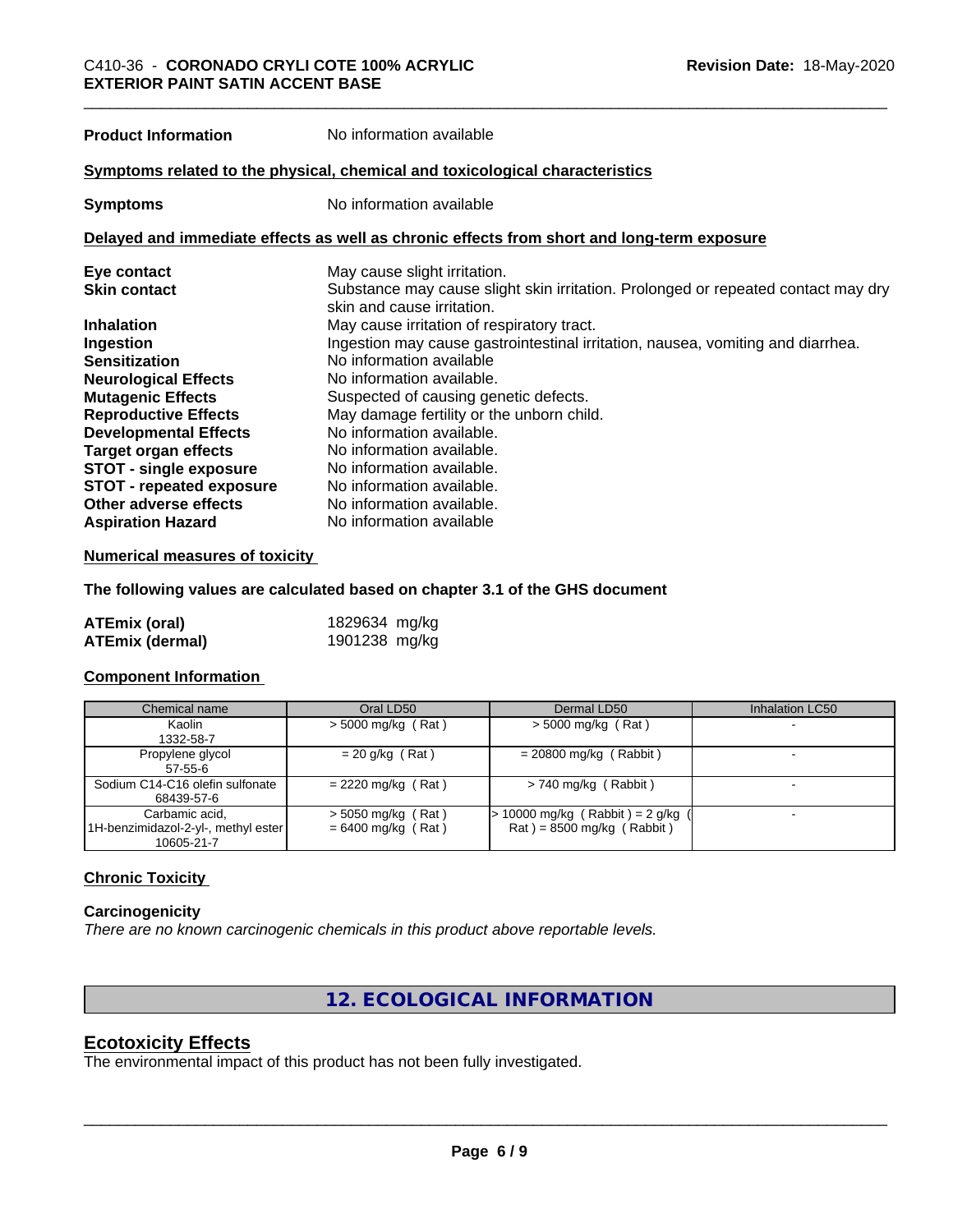# **Product Information**

#### **Acute Toxicity to Fish**

No information available

# **Acute Toxicity to Aquatic Invertebrates**

No information available

## **Acute Toxicity to Aquatic Plants**

No information available

## **Persistence / Degradability**

No information available.

# **Bioaccumulation**

No information available.

### **Mobility in Environmental Media**

No information available.

### **Ozone**

No information available

# **Component Information**

### **Acute Toxicity to Fish**

Propylene glycol LC50: 710 mg/L (Fathead Minnow - 96 hr.) Carbamic acid, 1H-benzimidazol-2-yl-, methyl ester LC50: 1.5 mg/L (Rainbow Trout - 96 hr.)

# **Acute Toxicity to Aquatic Invertebrates**

Propylene glycol EC50: > 10000 mg/L (Daphnia magna - 24 hr.) Carbamic acid, 1H-benzimidazol-2-yl-, methyl ester LC50: 0.22 mg/L (water flea - 48 hr.)

# **Acute Toxicity to Aquatic Plants**

No information available

|                              | 13. DISPOSAL CONSIDERATIONS                                                                                                                                                                                               |  |
|------------------------------|---------------------------------------------------------------------------------------------------------------------------------------------------------------------------------------------------------------------------|--|
| <b>Waste Disposal Method</b> | Dispose of in accordance with federal, state, and local regulations. Local<br>requirements may vary, consult your sanitation department or state-designated<br>environmental protection agency for more disposal options. |  |
|                              | 14. TRANSPORT INFORMATION                                                                                                                                                                                                 |  |
| <b>DOT</b>                   | Not regulated                                                                                                                                                                                                             |  |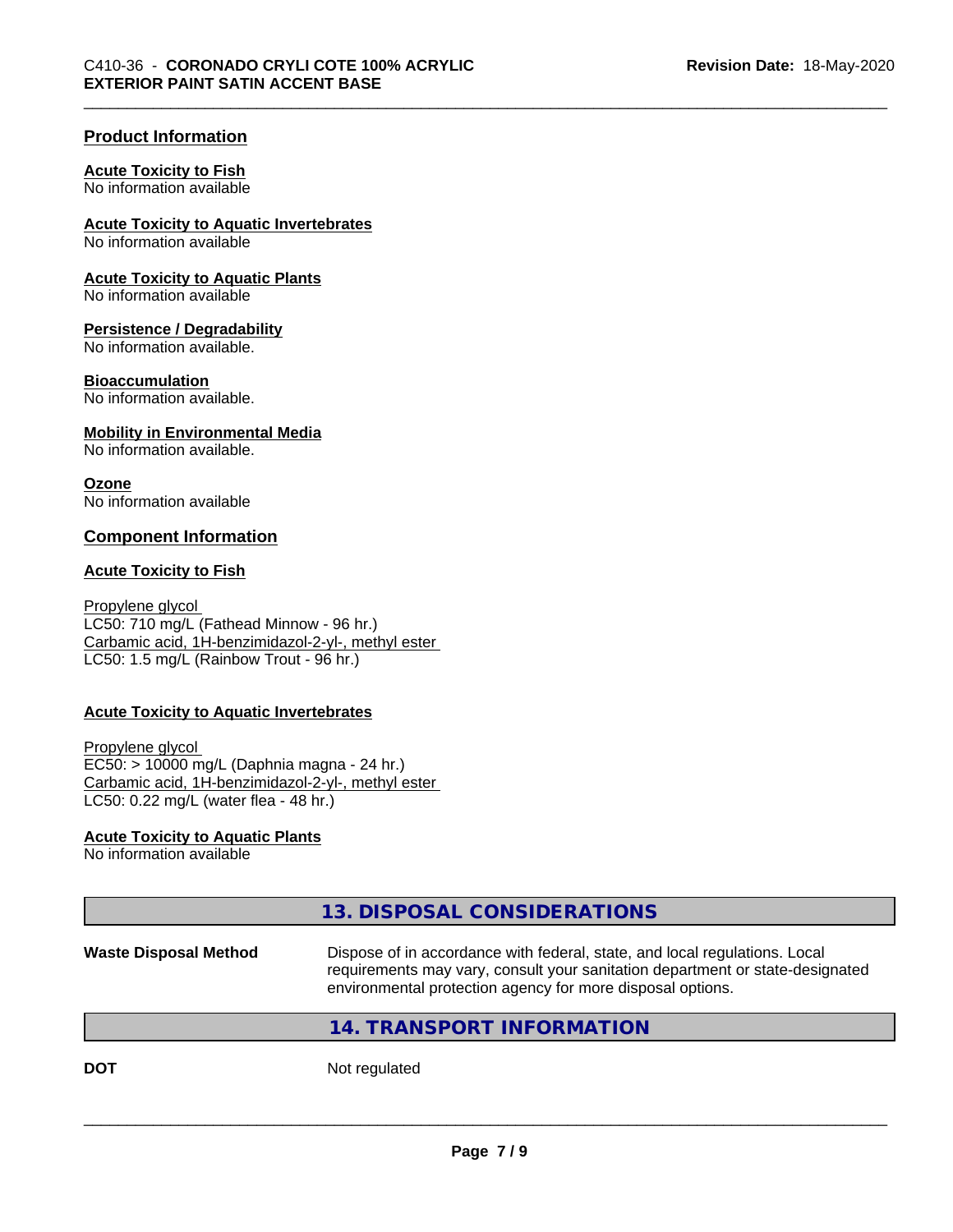| <b>ICAO / IATA</b>                               | Not regulated                                                                            |  |  |  |
|--------------------------------------------------|------------------------------------------------------------------------------------------|--|--|--|
| <b>IMDG / IMO</b>                                | Not regulated                                                                            |  |  |  |
|                                                  | <b>15. REGULATORY INFORMATION</b>                                                        |  |  |  |
| <b>International Inventories</b>                 |                                                                                          |  |  |  |
| <b>TSCA: United States</b><br><b>DSL: Canada</b> | Yes - All components are listed or exempt.<br>Yes - All components are listed or exempt. |  |  |  |
| Eaderal Deculations                              |                                                                                          |  |  |  |

# **Federal Regulations**

| SARA 311/312 hazardous categorization |     |  |
|---------------------------------------|-----|--|
| Acute health hazard                   | Nο  |  |
| Chronic Health Hazard                 | Yes |  |
| Fire hazard                           | No  |  |
| Sudden release of pressure hazard     | No  |  |
| <b>Reactive Hazard</b>                | No  |  |

# **SARA 313**

Section 313 of Title III of the Superfund Amendments and Reauthorization Act of 1986 (SARA). This product contains a chemical or chemicals which are subject to the reporting requirements of the Act and Title 40 of the Code of Federal Regulations, Part 372:

*None*

# **Clean Air Act,Section 112 Hazardous Air Pollutants (HAPs) (see 40 CFR 61)**

This product contains the following HAPs:

*None*

# **US State Regulations**

# **California Proposition 65**

**A WARNING:** Cancer and Reproductive Harm– www.P65warnings.ca.gov

# **State Right-to-Know**

| <b>Chemical name</b>                  | <b>Massachusetts</b> | <b>New Jersey</b> | Pennsylvania |
|---------------------------------------|----------------------|-------------------|--------------|
| Kaolin                                |                      |                   |              |
| Carbamic acid, 1H-benzimidazol-2-yl-, |                      |                   |              |
| methyl ester                          |                      |                   |              |

**Legend**

X - Listed